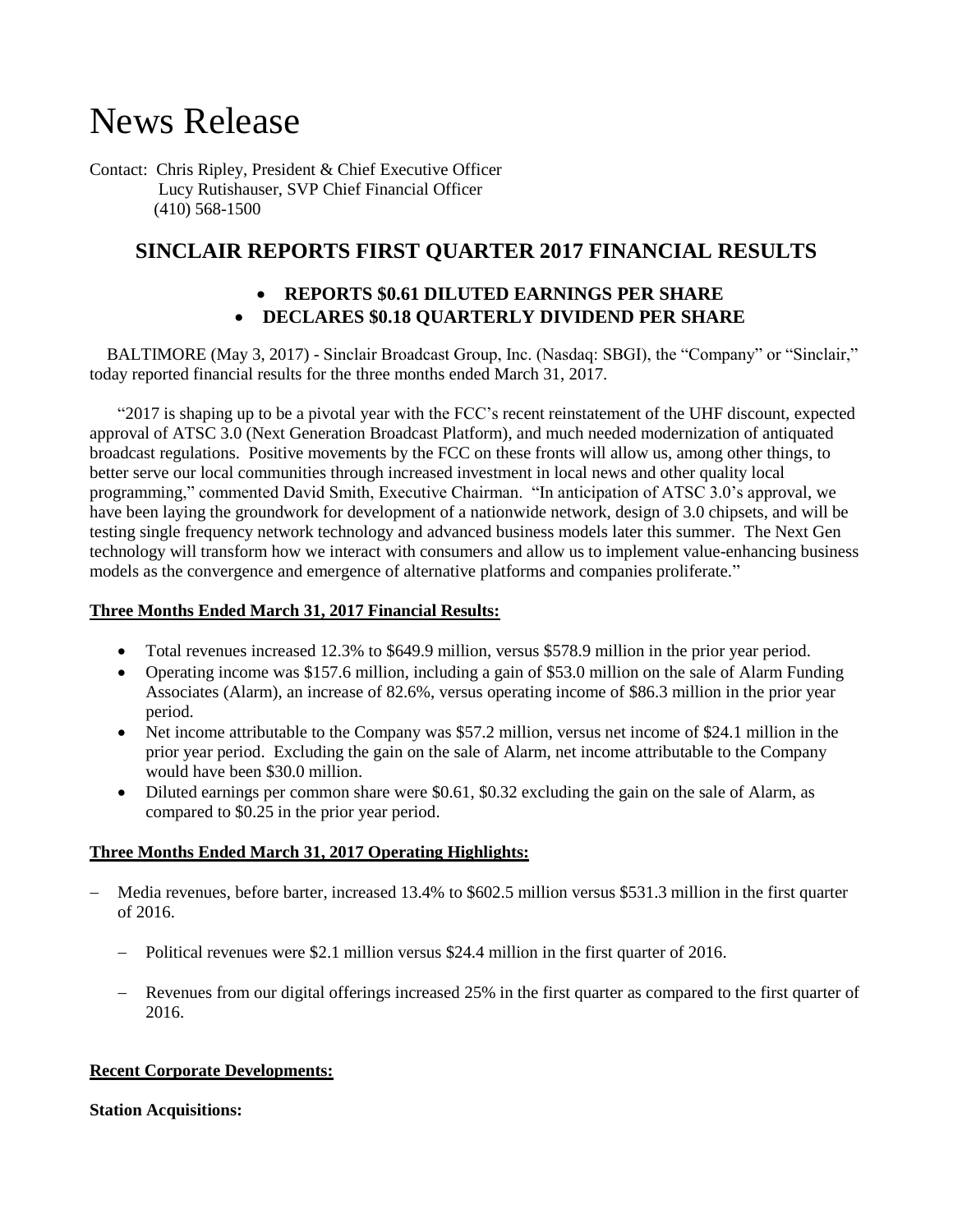In April, the Company announced that it entered into a definitive agreement to purchase the stock of Bonten Media Group Holdings, Inc. ("Bonten") and Cunningham Broadcasting Corporation entered into a definitive agreement to purchase the membership interest of Esteem Broadcasting for an aggregate purchase price of \$240 million. Bonten owns 14 television stations in 8 markets which reach approximately 1% of U.S. television households and provides services to 4 stations pursuant to joint sales agreements with Esteem Broadcasting. The Company anticipates that the transaction will close and fund in the third quarter of 2017, subject to the satisfaction of closing conditions.

## **Content and Distribution:**

- In March, the Company acquired the assets of Tennis Media Company, the owner of Tennis Magazine and Tennis.com for \$8 million plus an additional \$6 million earn-out potential based on certain contingencies. The transaction was funded with cash on hand.
- In April, the Company announced that it entered into an agreement with Silver Chalice and 120 Sports as equity partners on a new multi-platform sports network, featuring linear broadcast and comprehensive digital offerings, through the merging of 120 Sports' live studio operations, Silver Chalice's Campus Insiders' live collegiate games and Sinclair's American Sports Network's (ASN) distribution and live collegiate games.
- The Company recently received 33 Edward R. Murrow awards including awards for "Overall Excellence" to WJLA in Washington, D.C., and WGME in Portland, ME.

#### **Other Non-Media:**

- In March, the Company sold Alarm Funding Associates (Alarm) for \$200 million. Alarm was purchased in November 2007 with invested capital of approximately \$10.5 million. After repayment of debt and other costs, the Company realized an annualized return of 25% on investment.

#### **ATSC 3.0:**

- In March, ONE Media 3.0, a wholly owned subsidiary of the Company, announced an agreement with Saankhya Labs, a leader in the development of Cognitive Software Defined Radio chips, to accelerate the development of ATSC 3.0 chipsets that will enable various types of consumer devices to receive the Next Generation Broadcast Standard.
- In March, the Company announced a Memorandum of Understanding with Nexstar Media Group for a consortium to promote innovation, and develop and explore products and services associated with ATSC 3.0 and monetization opportunities such as spectrum utilization, virtual MVPD platforms, multicast channels, automotive applications, single frequency networks and wireless data applications, among others.

#### **Balance Sheet and Cash Flow Highlights:**

- Debt on the balance sheet, net of \$816 million in cash and cash equivalents, was \$3.268 billion at March 31, 2017 versus net debt of \$3.944 billion at December 31, 2016.
- In March, the Company completed an offering of 12.0 million Class A common shares at a price of \$42.00 per share. The net proceeds from the offering were approximately \$487.9 million and are intended to fund future potential acquisitions and for general corporate purposes.
- As of March 31, 2017, 76.9 million Class A common shares and 25.7 million Class B common shares were outstanding, for a total of 102.6 million common shares outstanding.
- In March 2017, the Company paid a \$0.18 per share quarterly cash dividend to its shareholders.
- Capital expenditures in the first quarter of 2017 were \$21 million.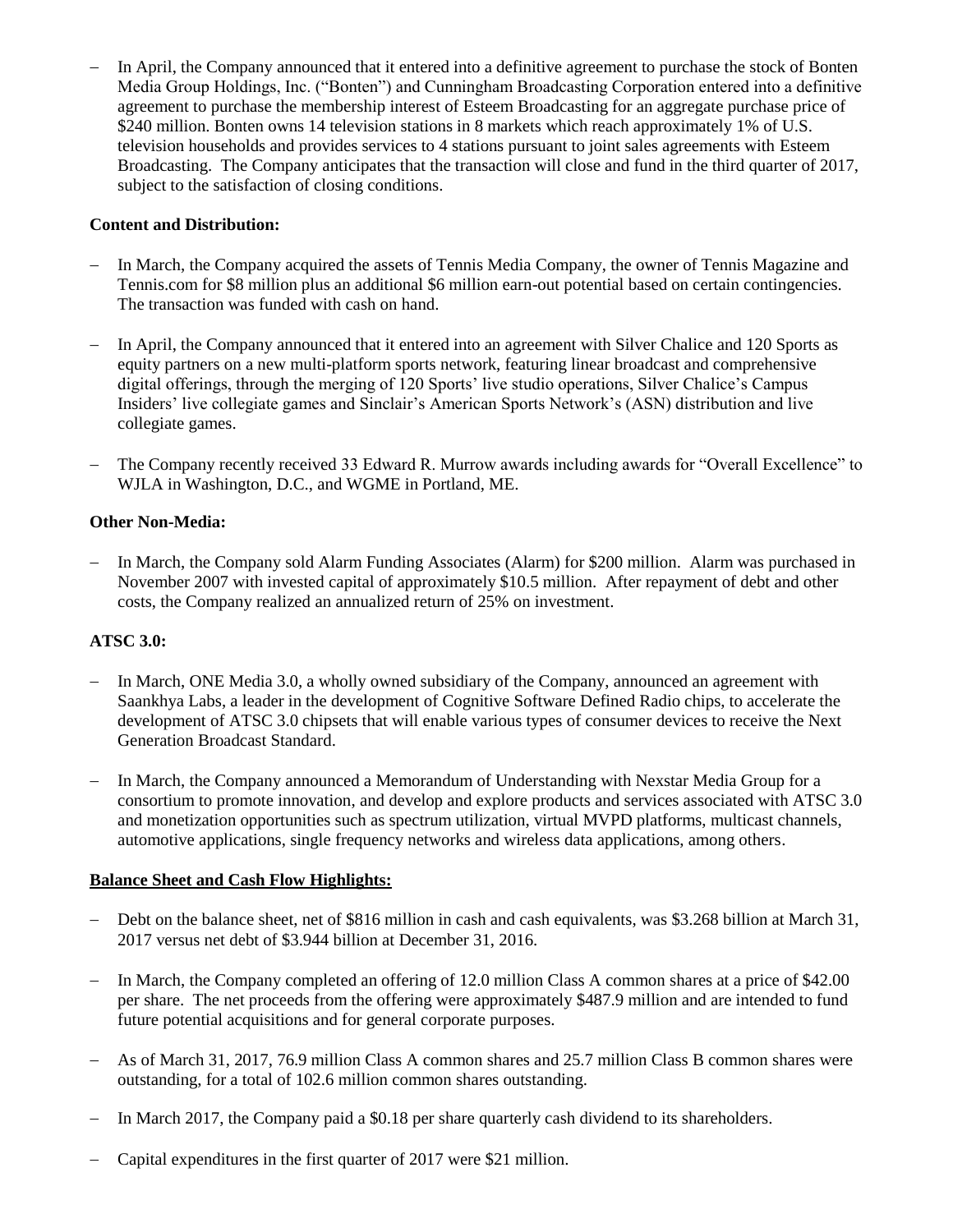- Program contract payments were \$29 million in the first quarter of 2017.

#### **Notes:**

 Presentation of financial information for the prior year has been reclassified to conform to the presentation of generally accepted accounting principles for the current year.

#### **Outlook:**

"We continue to see growth in core advertising revenues, as well as automotive ad spending which is our largest advertising category," commented Chris Ripley, President and Chief Executive Officer. "For second quarter, adjusting for the absence of advertising by for-profit technical schools that went out of business, our core advertising revenues are expected to be flat to up low single digit percentage points. We believe the success of our emerging networks, digital businesses and audience network sales demonstrate our ability to differentiate ourselves and outperform the market."

The following transactions closed during 2016 and, therefore, the results of these transactions were not included in the corresponding 2016 pre-transaction periods: the acquisition of the South Bend station and sale of the Marquette station (February 15, 2016), the acquisition of Tennis Channel (March 1, 2016), the acquisition of the Lincoln stations (May 1, 2016), the acquisition of the Salt Lake City station, KJZZ (IND) (June 17, 2016), and the swap of the ABC and CW affiliation in Peoria for the Fox affiliation in South Bend (August 1, 2016). The acquisition of Tennis Media Company closed on March 1, 2017 and therefore, the results are not included in the corresponding 2016 pre-transaction period. As a result of the sale of Alarm, which closed on March 7, 2017, and the previously announced agreement among ASN, Silver Chalice and 120 Sports, effective April 13, 2017, pursuant to which ASN became a joint venture, the results of both Alarm and ASN are not included in the Company's guidance in the post-transaction period.

 The Company currently expects to achieve the following results for the three months ending June 30, 2017 and year ending December 31, 2017. Unless noted, anticipated results exclude the Spectrum Auction results, including the book gain on the \$313 million gross auction proceeds expected in the latter half of 2017, and the upcoming FCC spectrum repack. Bonten, which is expected to close in the third quarter of 2017, is not reflected in the Company's guidance below.

#### **Second Quarter 2017**

- Media revenues, before barter, are expected to be approximately \$627.3 million to \$633.3 million, up 3.5% to 4.5% year-over-year. Embedded in these anticipated results are:
	- $-$  \$2.4 million in political revenues as compared to \$16.7 million in the second quarter of 2016.
- Barter and trade revenue are expected to be approximately \$33 million in the second quarter of 2017.
- Barter expense is expected to be approximately \$29 million. \$4 million of trade expense is included in media expenses (defined below).
- Media production expenses and media selling, general and administrative expenses (together, "media expenses"), excluding barter expense but including trade expense, are expected to be approximately \$402 million, including \$2 million in stock-based compensation expense.
- Program contract amortization expenses are expected to be approximately \$29 million.
- Program contract payments are expected to be approximately \$29 million.
- Corporate overhead is expected to be approximately \$18 million, including \$2 million of stock-based compensation expense.
- Research and development costs related to ONE Media are expected to be \$2 million.
- Other non-media revenues less other non-media expenses are expected to be a loss of \$1 million, assuming current equity interests.
- Depreciation on property and equipment is expected to be approximately \$24 million, assuming the capital expenditure assumption below.
- Amortization of acquired intangibles is expected to be approximately \$43 million.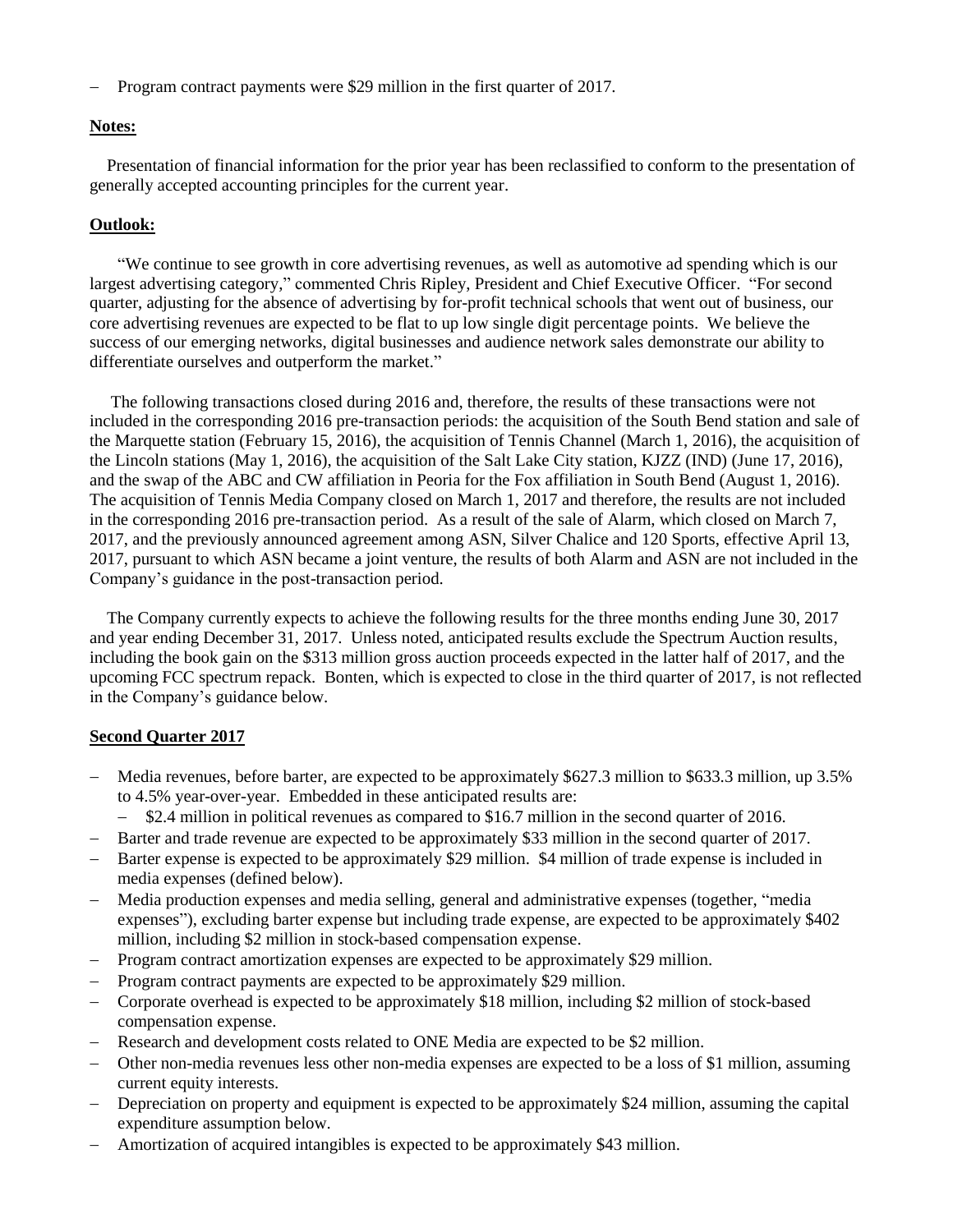- Net interest expense is expected to be approximately \$50 million (\$48 million on a cash basis), assuming no changes in the current interest rate yield curve and changes in debt levels based on the assumptions discussed in this "Outlook" section.
- Net cash taxes paid are expected to be approximately \$91 million, including \$13 million related to the gain on the sale of Alarm Funding, based on the assumptions discussed in this "Outlook" section. The Company's effective tax rate is expected to be approximately 34%.
- Capital expenditures are expected to be approximately \$25 million.

## **Full Year 2017**

- Barter and trade revenue is expected to be approximately \$120 million.
- Barter expense is expected to be approximately \$103 million. \$16 million of trade expense is included in television expenses.
- Media expenses, excluding barter expense but including trade expense, are expected to be approximately \$1.586 billion, including \$9 million of stock-based compensation expense, and \$204 million related to acquisitions, revenue-generating initiative costs, and system upgrades.
- Program contract amortization expense is expected to be approximately \$116 million.
- Program contract payments are expected to be approximately \$112 million.
- Corporate overhead is expected to be approximately \$72 million, including \$9 million of stock-based compensation expense.
- Research and development costs related to ONE Media are expected to be \$14 million.
- Other non-media revenues less other non-media expenses are expected to be \$4 million, assuming current equity interests.
- Depreciation on property and equipment is expected to be approximately \$96 million, assuming the capital expenditure assumption below.
- Amortization of acquired intangibles is expected to be approximately \$174 million.
- Net interest expense is expected to be approximately \$208 million (approximately \$200 million on a cash basis), assuming no changes in the current interest rate yield curve, and changes in debt levels based on recent corporate developments and the assumptions discussed in this "Outlook" section.
- The Company's effective tax rate is expected to be approximately 33%.
- Capital expenditures are expected to be \$90 million, excluding capital expenditures that may be incurred for the FCC's spectrum repack.

#### **Sinclair Conference Call:**

 The senior management of Sinclair will hold a conference call to discuss its first quarter 2017 results on Wednesday, May 3, 2017, at 9:30 a.m. ET. After the call, an audio replay will be available at www.sbgi.net under "Investors/Earnings Webcast." The press and the public will be welcome on the call in a listen-only mode. The dial-in number is  $(877)$  407-8033.

#### **About Sinclair:**

 Sinclair is one of the largest and most diversified television broadcasting companies in the country. Pro forma for all pending transactions, the Company will own, operate and/or provide services to 191 television stations in 89 markets, broadcasting 551 channels. The Company has multiple emerging networks as well as being affiliated with all the major networks. Sinclair is a leading local news provider in the country and a producer of live sports content. Sinclair's content is delivered via multiple-platforms, including over-the-air, multi-channel video program distributors, and digital platforms. The Company regularly uses its website as a key source of Company information which can be accessed at [www.sbgi.net.](http://www.sbgi.net/)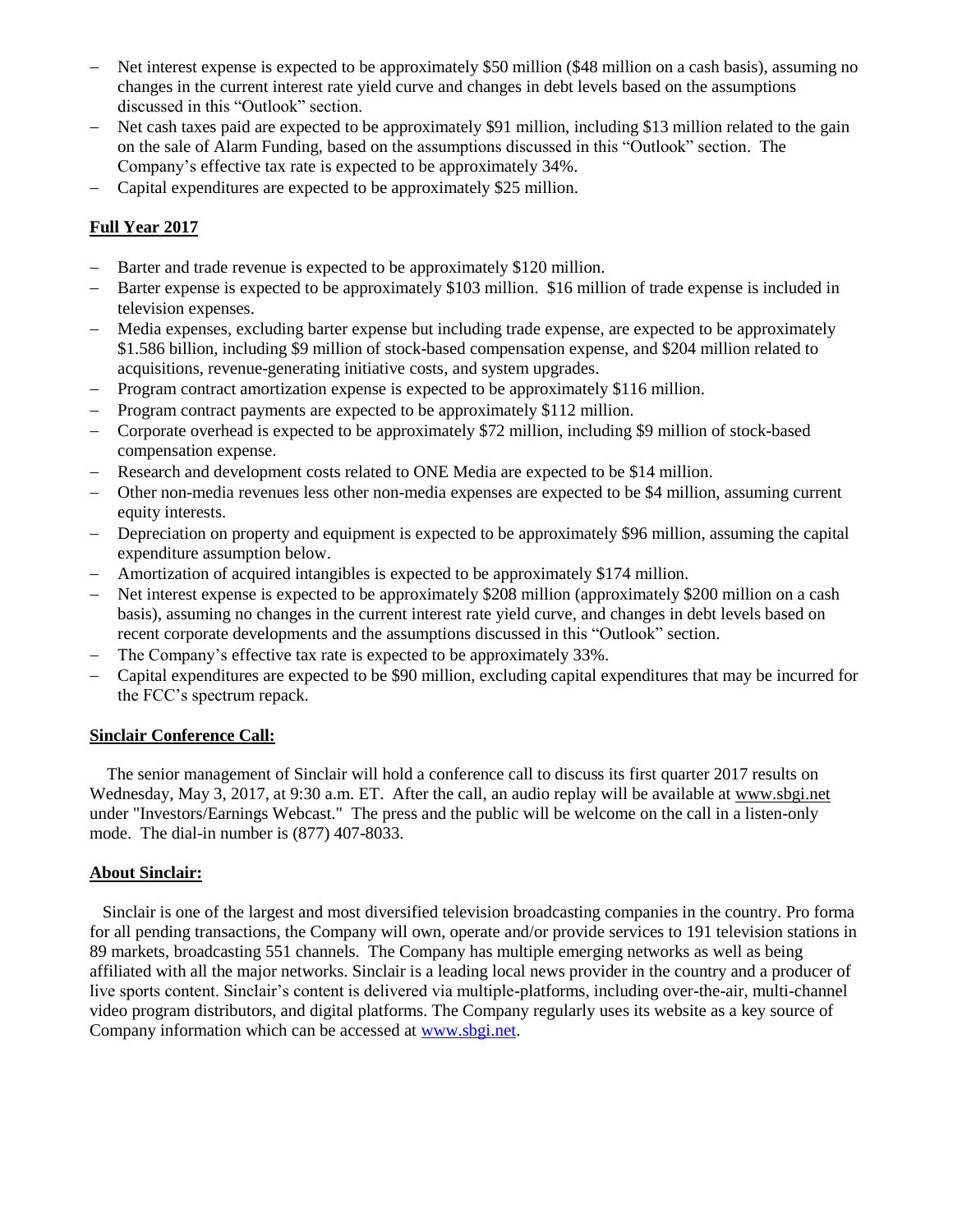#### **Forward-Looking Statements:**

The matters discussed in this news release, particularly those in the section labeled "Outlook," include forward-looking statements regarding, among other things, future operating results. When used in this news release, the words "outlook," "intends to," "believes," "anticipates," "expects," "achieves," "estimates," and similar expressions are intended to identify forward-looking statements. Such statements are subject to a number of risks and uncertainties. Actual results in the future could differ materially and adversely from those described in the forward-looking statements as a result of various important factors, including and in addition to the assumptions set forth therein, but not limited to, the impact of changes in national and regional economies, the length of time it takes for the FCC to complete the remaining steps in the auction, the volatility in the U.S. and global economies and financial credit markets which impact our ability to forecast or refinance our indebtedness as its comes due, successful execution of outsourcing agreements, pricing and demand fluctuations in local and national advertising, volatility in programming costs, the market acceptance of new programming, the CW Television and MyNetworkTV programming, our news share strategy, our sales initiatives, the execution of retransmission consent agreements, our ability to identify and consummate investments in attractive non-television assets and to achieve anticipated returns on those investments once consummated, uncertainties associated with potential changes in the regulatory environment affecting our business and growth strategy, and any risk factors set forth in the Company's recent reports on Form 8-K, Form 10-Q and/or Form 10-K, as filed with the Securities and Exchange Commission. There can be no assurances that the assumptions and other factors referred to in this release will occur. The Company undertakes no obligation to publicly release the result of any revisions to these forward-looking statements except as required by law.